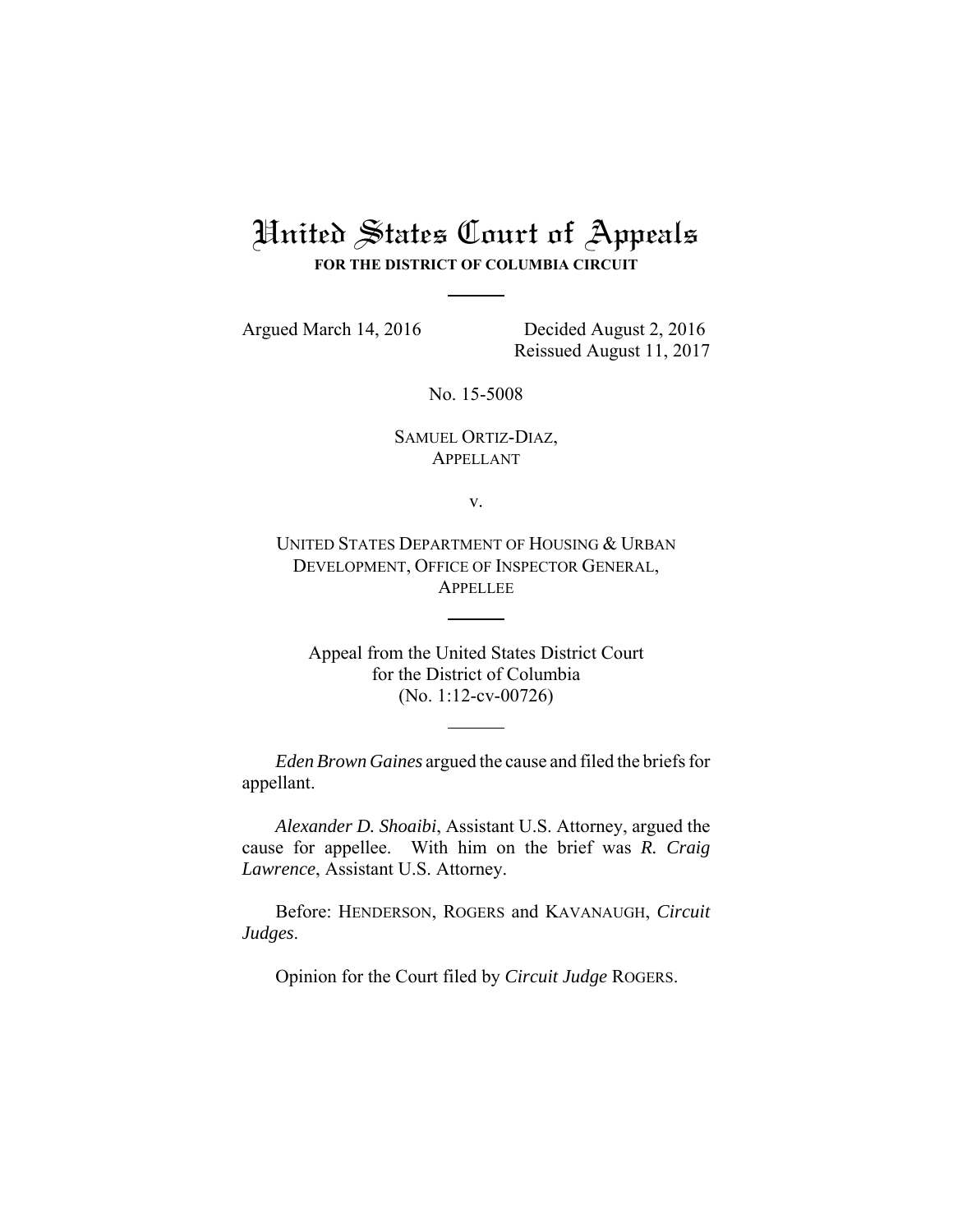Opinion concurring in the judgment filed by *Circuit Judge* HENDERSON.

Concurring opinion filed by *Circuit Judge* ROGERS.

Concurring opinion filed by *Circuit Judge* KAVANAUGH.

ROGERS, *Circuit Judge*: This is a Title VII appeal from the grant of summary judgment to the government and the denial of a motion to compel the production of evidence. Samuel Ortiz-Diaz was a criminal investigator in the Office of the Inspector General at the U.S. Department of Housing and Urban Development. Pursuant to the Office's voluntary transfer program whereby employees could request transfer to a different location, at no cost to the government, Ortiz-Diaz requested transfers that would have improved both his professional advancement and personal circumstances. Specifically, he sought to move away from a supervisor whom he believed was biased against him and other minorities, to a field office that would afford him valuable experience and allow him to live in or closer to Albany, New York, where he and his wife maintained their home. His requests were summarily denied by that same supervisor, despite the fact that other, non-minority employees had routinely been granted similar transfers.

Ortiz-Diaz sued the Department, alleging unlawful race and national origin discrimination under Title VII, 42 U.S.C. §§ 2000e *et seq.* The district court granted summary judgment on the ground that Ortiz-Diaz failed to offer sufficient evidence that he suffered an adverse employment action. *Ortiz-Diaz v. United States Dep't of Hous. & Urban Dev.*, 75 F. Supp. 3d 561, 568 (D.D.C. 2014). This court, over a dissent, affirmed, *Ortiz-Diaz v. United States Dep't of Hous. & Urban Dev.*, 831 F.3d 488, 493 (D.C. Cir. 2016), and Ortiz-Diaz filed a petition for rehearing *en banc*. Before that petition was resolved, the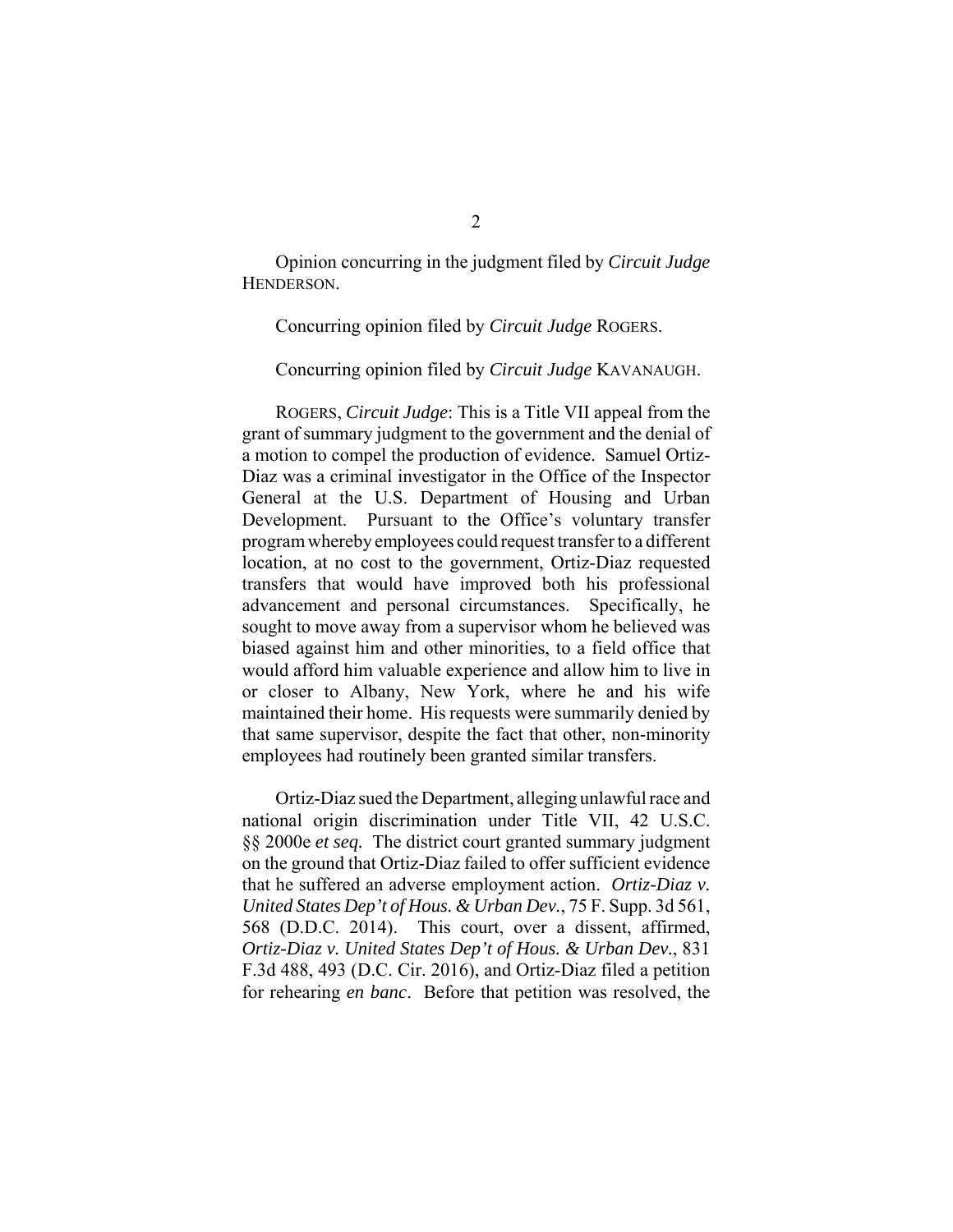original three-judge court decided *sua sponte* to reconsider the case and vacated its opinion. We now conclude upon further consideration that nothing in our Title VII precedent would bar Ortiz-Diaz from proceeding to trial and that he has otherwise proffered sufficient evidentiary support to show summary judgment was inappropriate. Accordingly, we reverse and remand his case to the district court for further proceedings.

**I.**

On appeal from the grant of summary judgment, the court must view the evidence in the light most favorable to Ortiz-Diaz as the non-moving party, drawing all reasonable inferences in his favor. *See, e.g.*, *Tolan v. Cotton*, 134 S. Ct. 1861, 1866 (2014); *Anderson v. Liberty Lobby, Inc.*, 477 U.S. 242, 255 (1986). The following factual background is drawn primarily from two sworn declarations submitted by Ortiz-Diaz in opposing the Department's motion for summary judgment. *See generally* Pl.'s Decl. in Support of his Opp'n to Def.'s Mot. for Summ. J. ("Ortiz-Diaz Decl."); Pl.'s Supp. Decl. in Support of his Opp'n to Def.'s Mot. for Summ. J. ("Ortiz-Diaz Supp. Decl.").

**A.**

Prior to working at HUD's Washington, D.C. headquarters, Ortiz-Diaz had been assigned to its Hartford, Connecticut location in order to be closer to his wife, with whom he lived in Albany, New York. His 2009 transfer to Washington was intended to enhance his career prospects, and indeed it came with a promotion to senior special agent, but Ortiz-Diaz never abandoned the hope of returning to a position in Albany, where the couple continued to maintain a home they owned.

In Washington, D.C., Ortiz-Diaz worked in close proximity to Assistant Inspector General John McCarty, who, although not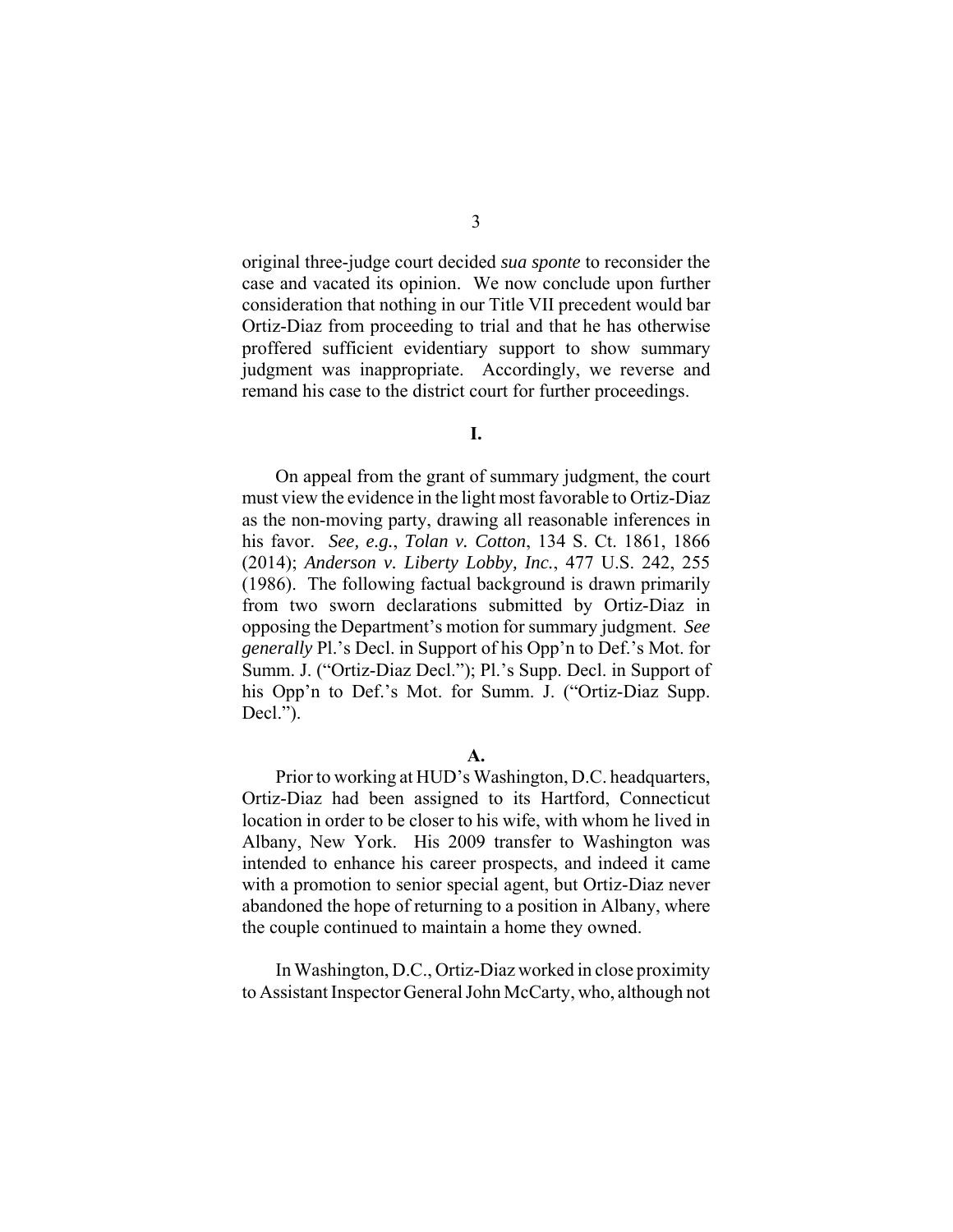Ortiz-Diaz's immediate supervisor, made personnel decisions and had the ability to affect Ortiz-Diaz's advancement within the Office. McCarty, for instance, was the ultimate decisionmaker regarding employee promotions. He also had to approve all transfer requests under the Office's transfer program. McCarty had previously exercised his transfer authority over Ortiz-Diaz; shortly after Hurricane Katrina, McCarty involuntarily transferred Ortiz-Diaz and an African-American investigator to Mississippi, over Ortiz-Diaz's protest, while non-minority investigators who similarly protested were not transferred.

Upon his arrival in the Washington, D.C. headquarters, Ortiz-Diaz soon observed incidents that suggested a discriminatory work environment was fostered by McCarty. He heard McCarty refer to the "hired help," which he understood as a derogatory reference to minority employees; he witnessed McCarty referring to Latino employees by the same name, or by the names of other Latino employees, claiming that Latinos "all look alike;" and he learned of discrimination complaints filed against McCarty by other minority employees. Ortiz-Diaz Decl. ¶ 7. A former co-worker said he left HUD as a direct result of his dealings with McCarty, whom he believed was biased against minority men like himself. According to the former coworker, it was "common knowledge that McCarty repeatedly denied and/or attempted to deny promotion opportunities to minorities." Letter from Patrick Jefferson to Eden Gaines Brown at 1.

As a result, Ortiz-Diaz came to the conclusion that his career would suffer if he remained in close proximity to McCarty at headquarters. Believing that a return to the field would offer valuable experience and establish relationships with field supervisors who could support his future promotional efforts, he began exploring his prospects for a transfer. He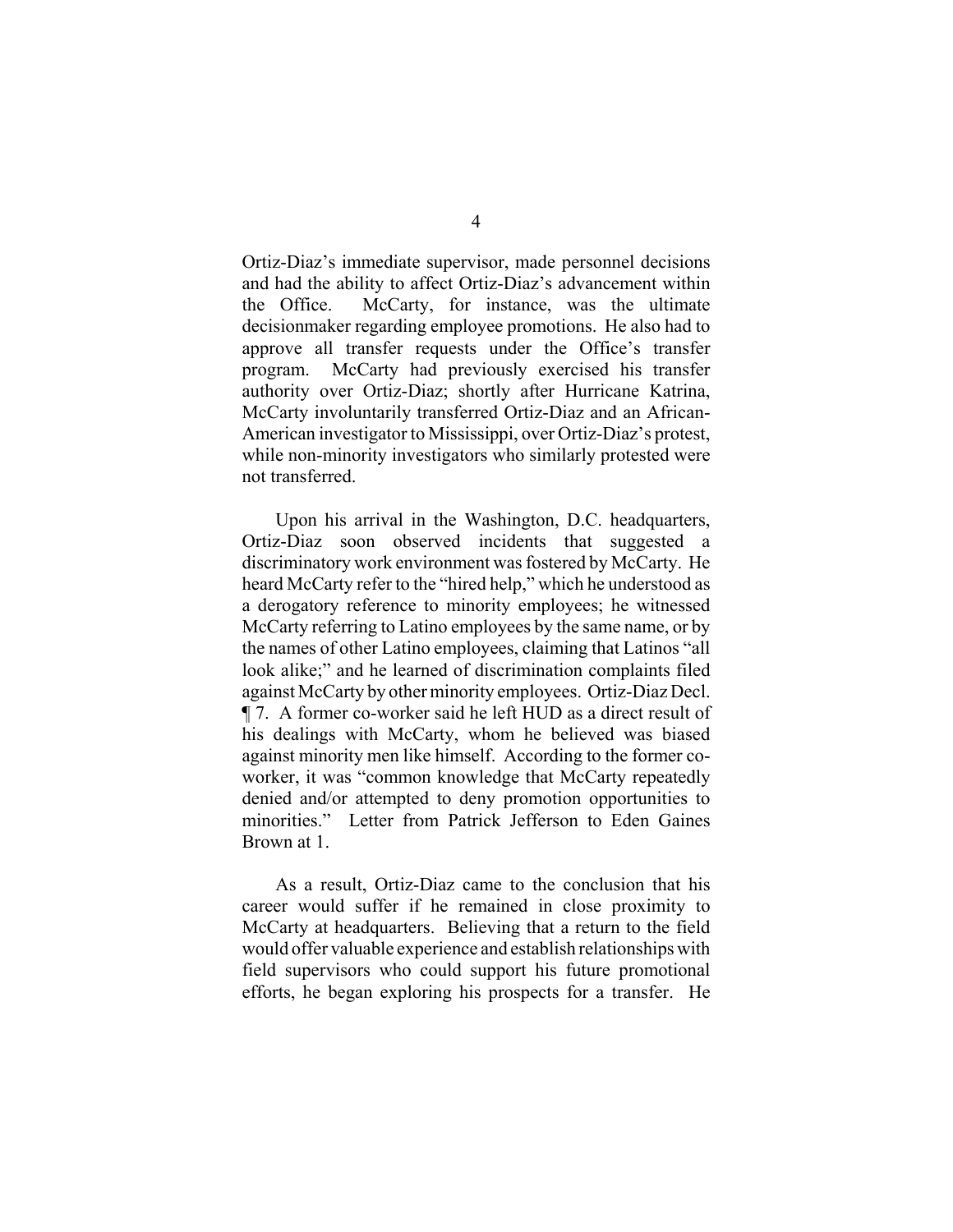identified opportunities in Albany and Region 1 (New England), where he would be supervised by Special Agent in Charge Rene Febles. Febles and others working in Region 1 informed Ortiz-Diaz of the important, high-profile work done there that needed the attention of capable agents. This was in contrast to other, underperforming regions that were generally viewed unfavorably at headquarters, such that Ortiz-Diaz believed his career would suffer if he were to transfer there, as McCarty had previously recommended. Febles indicated to Ortiz-Diaz that he could use another agent, that he thought Ortiz-Diaz would be a good fit, and that it would be acceptable for Ortiz-Diaz to work either from his Albany home or from the Department's Albany office. Although there were no regularly stationed investigators in the Albany office, it was routine practice for investigators to work remotely, particularly given that the nature of their work often required them to work in the field conducting interviews and working alongside law enforcement.

Pursuant to the Department's no-cost voluntary transfer program, Ortiz-Diaz placed his name on a list of agents requesting transfer and indicated Albany as his preferred destination. That program, which does not guarantee that any request will be approved, is to be administered "without regard to race, sex, religion, color, national origin, age or disability." Office of Inspector Gen., Dep't of Housing & Urban Dev., Merit Staffing Plan at 7 (Nov. 2010); *see Trans World Airlines, Inc. v. Thurston*, 469 U.S. 111, 120–21 (1985). The program had previously enabled non-minority employees to transfer between offices, and in some of those instances, new positions were created in order to facilitate the requested transfers. McCarty was involved in each of those decisions.

Ortiz-Diaz, having learned of an additional opening in Hartford, approached his immediate supervisors to discuss transfer but they advised him to ask McCarty directly for a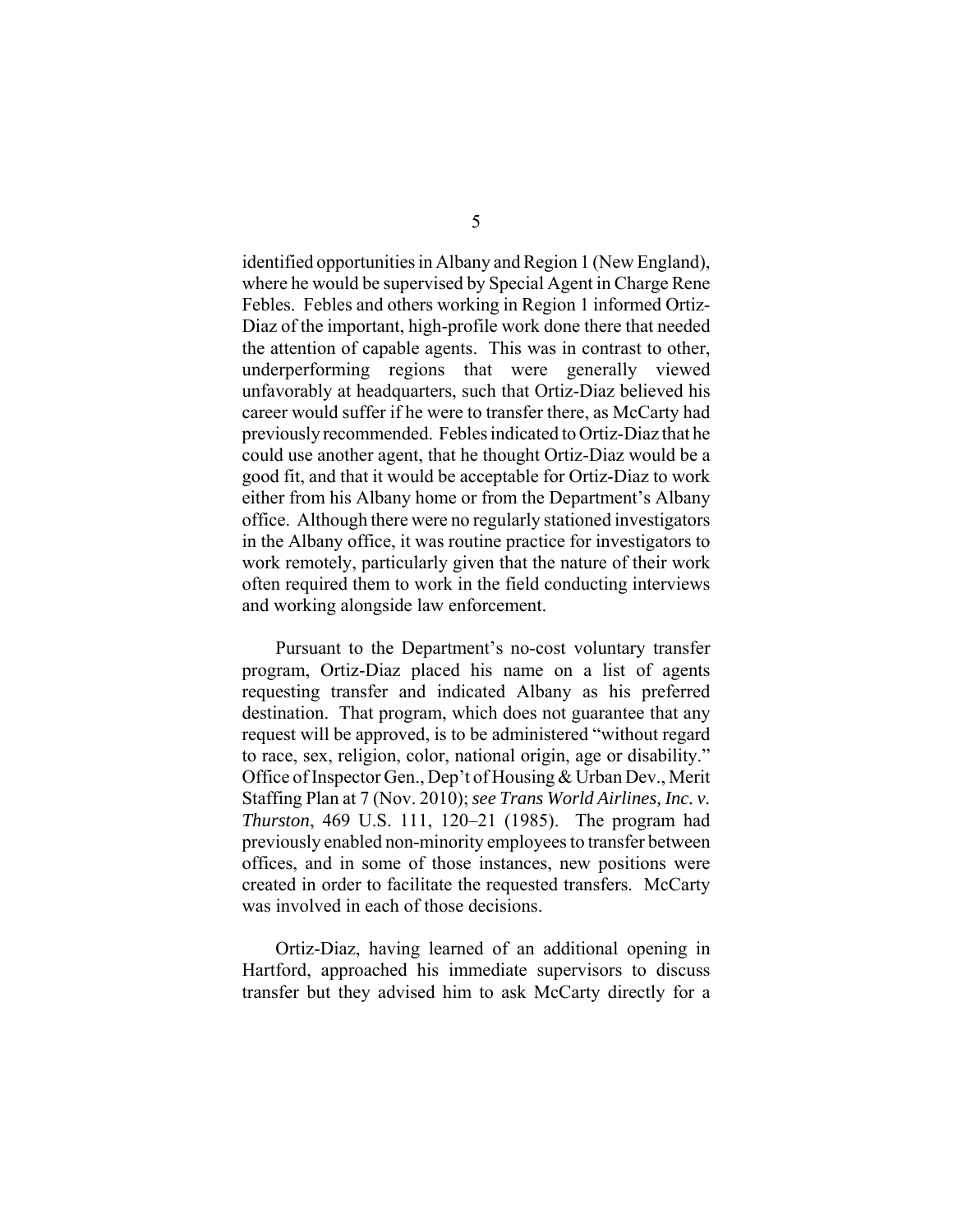transfer to Albany or Hartford. McCarty denied both requests without explanation. Over the course of this litigation, McCarty has since stated that the denials resulted from the lack of an investigative office in Albany and the lack of an open position in Hartford, even though many investigators were allowed to work remotely and the Hartford position was filled shortly *after* Ortiz-Diaz's transfer request was denied. Ortiz-Diaz resigned in 2011 three months after his transfer requests were denied, leaving the Office where he had worked since 1998 to accept a lower-paying position elsewhere in the Department.

**B.**

To succeed on his Title VII claims, Ortiz-Diaz was required to show, among other things, that he suffered an adverse employment action. *Ginger v. District of Columbia*, 527 F.3d 1340, 1343 (D.C. Cir. 2008). "Purely subjective injuries, such as dissatisfaction with a reassignment, or public humiliation or loss of reputation," will not suffice. *Forkkio v. Powell*, 306 F.3d 1127, 1130 (D.C. Cir. 2002). Instead, a plaintiff denied a purely lateral transfer must show some other materially adverse consequence affecting the terms, conditions, or privileges of employment or future employment opportunities, whereby a reasonable trier of fact could find that he suffered objectively tangible harm. *Brown v. Brody*, 199 F.3d 446, 457 (D.C. Cir. 1999).

The district court granted summary judgment to the Department on the ground that Ortiz-Diaz failed to show that he suffered an adverse employment action. *Ortiz-Diaz*, 75 F. Supp. 3d at 568. It concluded that Ortiz-Diaz's inability to live closer to his wife constituted only a "subjective, personal disappointment[]" that is not materially adverse, *id.* at 566, and that Ortiz-Diaz failed to offer anything more than "speculation" that transfer would have bettered his career opportunities, despite recognizing that the latter harm could suffice if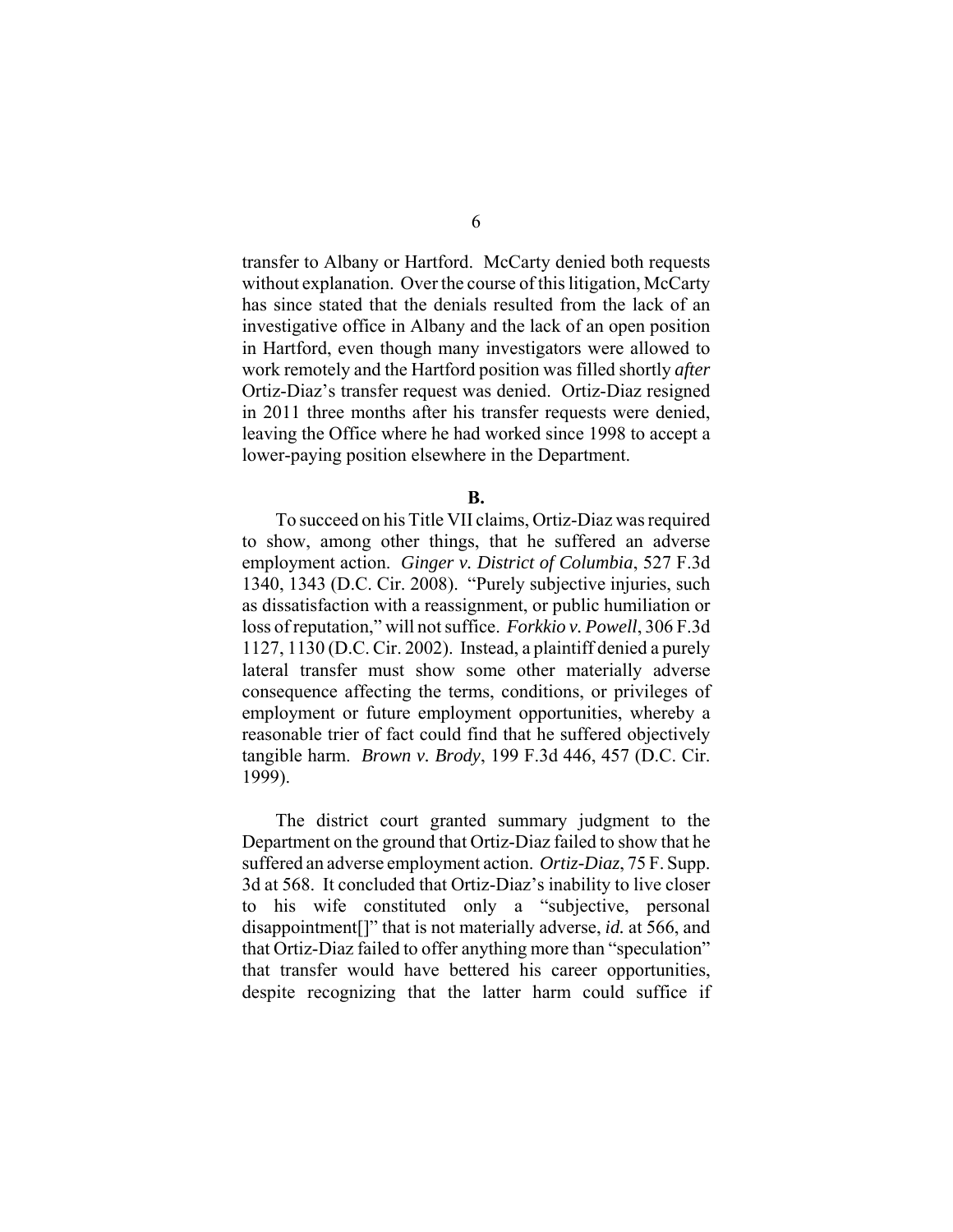supported by competent evidence, *see id.* at 566–67. The district court also denied Ortiz-Diaz's motion to compel the Department to produce evidence from its records, concluding that the evidence sought, even if favorable to Ortiz-Diaz, would not affect his inability to show an adverse employment action. *Id.* at 568.

This court's review of the grant of summary judgment is *de novo*. *Muwekma Ohlone Tribe v. Salazar*, 708 F.3d 209, 215 (D.C. Cir. 2013). Summary judgment is only appropriate when, viewing the evidence in the light most favorable to the nonmoving party, there is no genuine issue as to any material fact. *Id.*; Fed. R. Civ. P. 56(a). The court reviews the denial of a motion to compel discovery for abuse of discretion. *Russell v. Principi*, 257 F.3d 815, 820 (D.C. Cir. 2001).

#### **II.**

Title VII prohibits "discriminat[ion] against any individual with respect to his compensation, terms, conditions, or privileges of employment, because of such individual's race . . . or national origin." 42 U.S.C. § 2000e-2(a). Its primary objective "was to achieve equality of employment opportunities and remove barriers that have operated in the past to favor an identifiable group of white employees over other employees." *Albemarle Paper Co. v. Moody*, 422 U.S. 405, 417 (1975) (quoting *Griggs v. Duke Power Co.*, 401 U.S. 424, 429–30 (1971)). Title VII was enacted at a time when racially and ethnically biased supervisors left employees with two options: (1) quit their jobs, imperiling their ability to work and survive economically, or (2) endure the discrimination, and the attendant economic and professional toll it inflicted. Congress created a third option by empowering employees to demand equal treatment and to be "ma[d]e . . . whole for injuries suffered on account of unlawful employment discrimination." *Albemarle*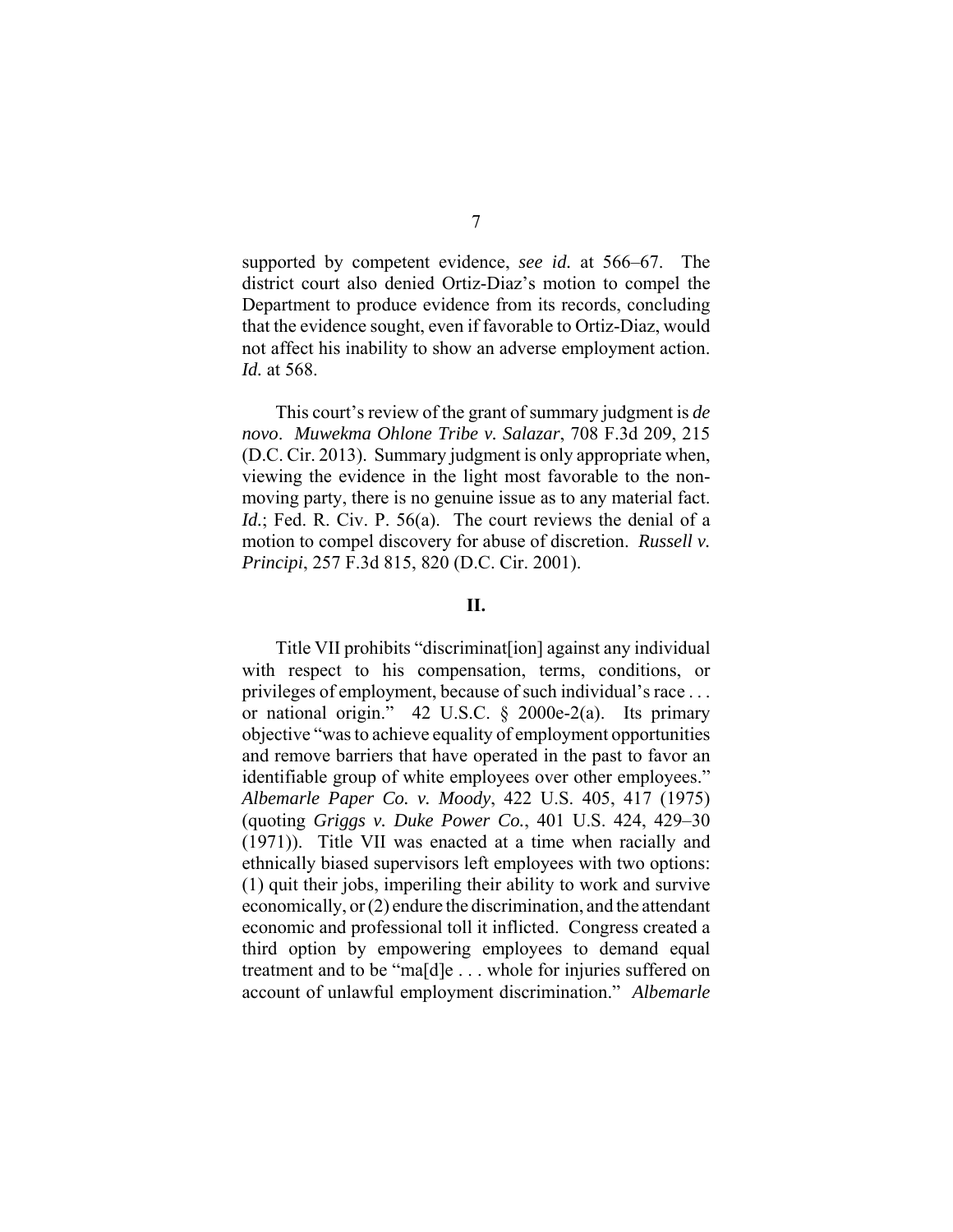*Paper Co.*, 422 U.S. at 418.

Ortiz-Diaz's allegation of harm, that he was denied a transfer away from a racially and ethnically biased supervisor to a non-biased supervisor more likely to advance his career, falls within Title VII's heartland. Although lateral transfers to different positions within a Department offering the same pay and benefits are ordinarily not changes in the "terms, conditions, or privileges of employment," 42 U.S.C. § 2000e-2(a); *see Brown*, 199 F.3d at 457, a discriminatory denial of a lateral transfer away from a biased supervisor can certainly be actionable under Title VII, given the adverse impact on the employee's potential for career advancement. *See Stewart v. Ashcroft*, 352 F.3d 422, 426 (D.C. Cir. 2003). Nothing in this court's precedent on lateral transfers or material adversity requires a contrary result. For instance, even in *Brown*, 199 F.3d at 457, where the court held that the denial of a lateral transfer did not constitute a materially adverse action because the plaintiff expressed only subjective disappointment at the denial, the court recognized that a showing of "consequences affecting . . . future employment opportunities" could be sufficient. *Id.* Precedent of our sister circuits is to the same effect. *See Randlett v. Shalala*, 118 F.3d 857, 861–62 (1st Cir. 1997); *Collins v. Illinois*, 830 F.2d 692, 704 (7th Cir. 1987); *Rodriguez v. Bd. of Educ.*, 620 F.2d 362, 366 (2d Cir. 1980).

Our precedent outside the lateral transfer context bears little on Ortiz-Diaz's claims. In *Forkkio*, 306 F.3d at 1132, the court concluded there was no showing of material adversity where the plaintiff was simply assigned to work for an unpleasant, overly critical supervisor, much as the district court had observed that "[t]he essence of [Forkkio's] complaint is that he did not appreciate Mr. Cherry's method of supervision," *Forkkio v. Tanoue*, 131 F. Supp. 2d 36, 45 (D.D.C. 2001). Similarly, the court has held unduly speculative claims of harm arising from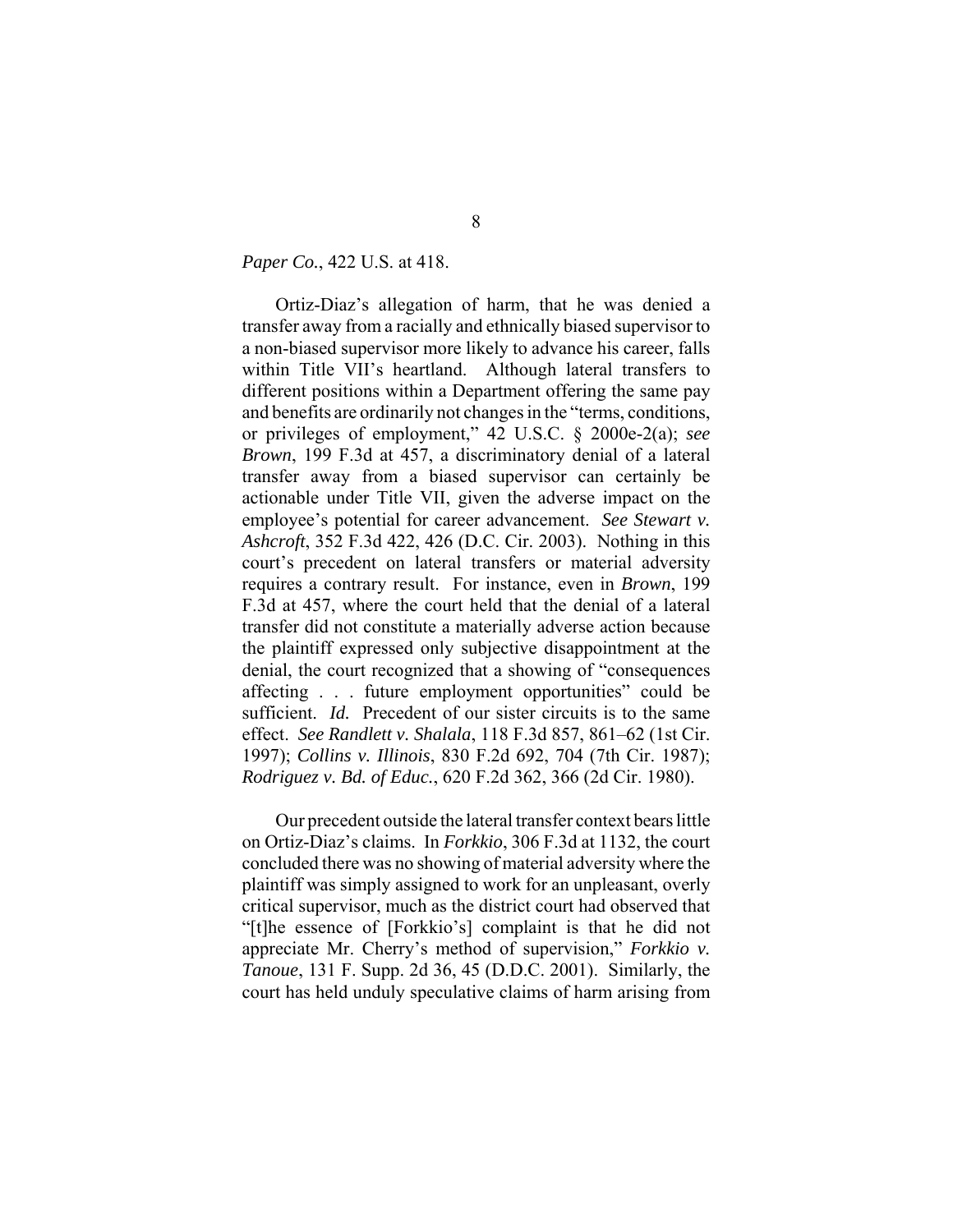the denial of a recommendation for an award, *Douglas v. Donovan*, 559 F.3d 549, 553 (D.C. Cir. 2009), and from a temporary, unrealized exposure to being laid off, *Russell*, 257 F.3d at 819–20. But the relatively minor, attenuated harms rejected as a matter of law in *Forkkio* and *Russell* are a far cry from the career-stifling transfer denials of which Ortiz-Diaz complained. So too, the "garden-variety workplace tension" that was deemed immaterial in *Baird v. Gotbaum*, 662 F.3d 1246, 1249–50 (D.C. Cir. 2011), bears no resemblance to the adversity Ortiz-Diaz faced as a result of the denial of transfer away from his allegedly discriminatory supervisor.

In other words, under our Title VII precedent, Ortiz-Diaz's Title VII claims involve far more than a mere dislike of McCarty, *see Forkkio*, 306 F.3d at 1132, or a "subjective preference[]" to work for Febles in Albany, *Brown*, 199 F.3d at 457 (quoting *Doe v. Dekalb Cty. Sch. Dist.*, 145 F.3d 1441, 1448 (11th Cir. 1998)). Indeed, his claims of adversity involve far more than the harm found *sufficient* in *Russell*, 257 F.3d at 818–19, the reduction of a bonus as a result of a worse-thanexpected performance evaluation. Ortiz-Diaz proffered evidence that McCarty's bias against minorities would have hindered his career advancement if he remained at headquarters, and that a transfer to work under Febles' supervision would have improved the likelihood that his career could advance based solely on merit. As the district court recognized, *Ortiz-Diaz*, 75 F. Supp. 3d at 567, this states a cognizable injury to Ortiz-Diaz's "future employment opportunities." *Brown*, 199 F.3d at 457; *see also Stewart*, 352 F.3d at 426. On the other hand, the district court's distinction between the ability to be considered for transfer from the ultimate transfer decision, *Ortiz-Diaz*, 75 F. Supp. 3d at 565, cannot be squared with this court's rejection of such distinctions in *Hopkins v. Price Waterhouse*, 920 F.2d 967, 978 (D.C. Cir. 1990) (discussing *Hishon v. King & Spalding*, 467 U.S. 69, 77–78 (1984)). Title VII "promises [Ortiz-Diaz]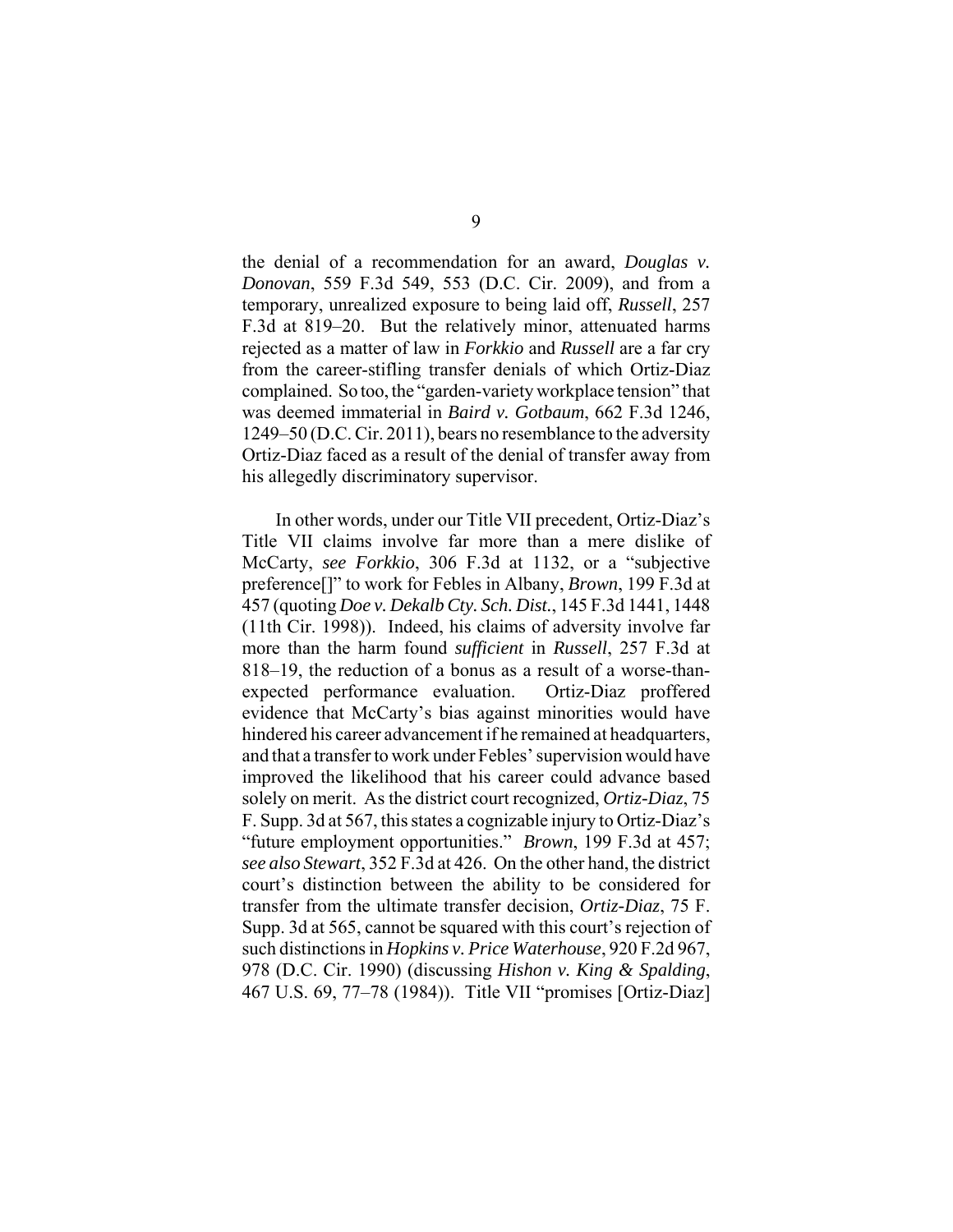*nondiscriminatory* consideration for [a no-cost transfer] where consideration is held out as a privilege of employment." *Hopkins*, 920 F.2d at 978.

The Department's efforts to minimize the legal significance of the claimed injury are likewise not well-taken. It should go without saying that Ortiz-Diaz's legally protected interest in avoiding a racially and ethnically biased supervisor is more weighty than a "personal preference[]." *See* Appellee Br. 12. Nor can the claimed harm be written off as "based largely on speculation." *See id.* at 13–15. The burden to show harm arising from diminished career prospects is necessarily rooted in probabilities — here, that a requested transfer would likely have better advanced Ortiz-Diaz's career than staying in the discriminatory work environment fostered by McCarty. Although a claimed harm cannot be so unduly speculative as to be immaterial, *see Douglas*, 559 F.3d at 553, the evidence proffered by Ortiz-Diaz does not suffer from that deficiency, as we discuss in more detail below, instead presenting genuine disputes of material fact that rendered summary judgment inappropriate.

The only remaining question is whether Ortiz-Diaz has provided sufficient evidence to allow a reasonable juror to find for him. *Czekalski v. Peters*, 475 F.3d 360, 365 (D.C. Cir. 2007); *see also Pardo-Kronemann v. Donovan*, 601 F.3d 599, 607 (D.C. Cir. 2010). The district court's conclusion that he had not was based on a fundamental error of law. It ruled that Ortiz-Diaz had offered only "his own speculation" that transfer would have improved his career opportunities, *Ortiz-Diaz*, 75 F. Supp. 3d at 567, but this court has repeatedly held that under certain circumstances a plaintiff's sworn declaration can create a genuine issue of material fact and thereby render summary judgment inappropriate. *E.g.*, *United States v. Seventeen Thousand Nine Hundred Dollars (\$17,900.00) in United States*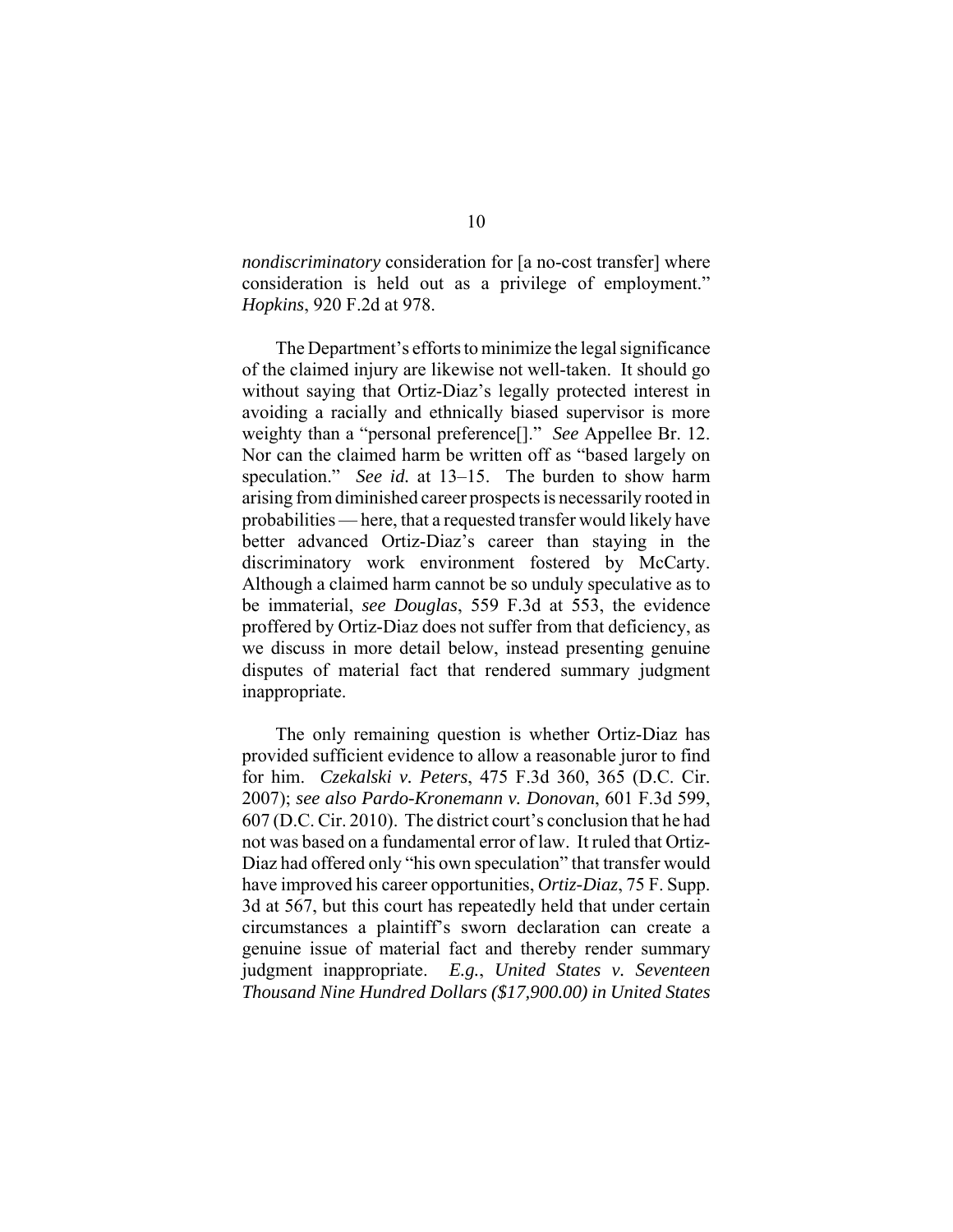*Currency*, 859 F.3d 1085, 1092–93 (D.C. Cir. 2017); *Chenari v. George Washington Univ.*, 847 F.3d 740, 747–48 (D.C. Cir. 2017); *Arrington v. United States*, 473 F.3d 329, 337–38 (D.C. Cir. 2006).

In his sworn declarations, Ortiz-Diaz offered the following objective, non-conclusory statements of fact:

- the requested transfer would allow him "to gain [investigative field] experience at the GS-14 level, [and to] establish favorable relationships with supervisors in the field," whose support "would make it more difficult for McCarty to deny a promotion for [him]," Ortiz-Diaz Supp. Decl. ¶ 5;
- the regions to which Ortiz-Diaz sought transfer were viewed favorably at headquarters, did not appear to be plagued by the same performance deficiencies that existed in other regions, and investigators in his chosen regions were lauded for their accomplishments, *id.* ¶ 6;
- Special Agent in Charge Febles had need for another investigator, thought Ortiz-Diaz would be a good fit for the "important, high profile work which needed the attention of capable agents," and others in that region confirmed the quality of available work there, Ortiz-Diaz Decl. ¶¶ 12–13;
- McCarty had involuntarily transferred minority investigators to Mississippi while granting nonminority investigators' requests to remain where they were, *id.* ¶ 6;
- McCarty had repeatedly made remarks that to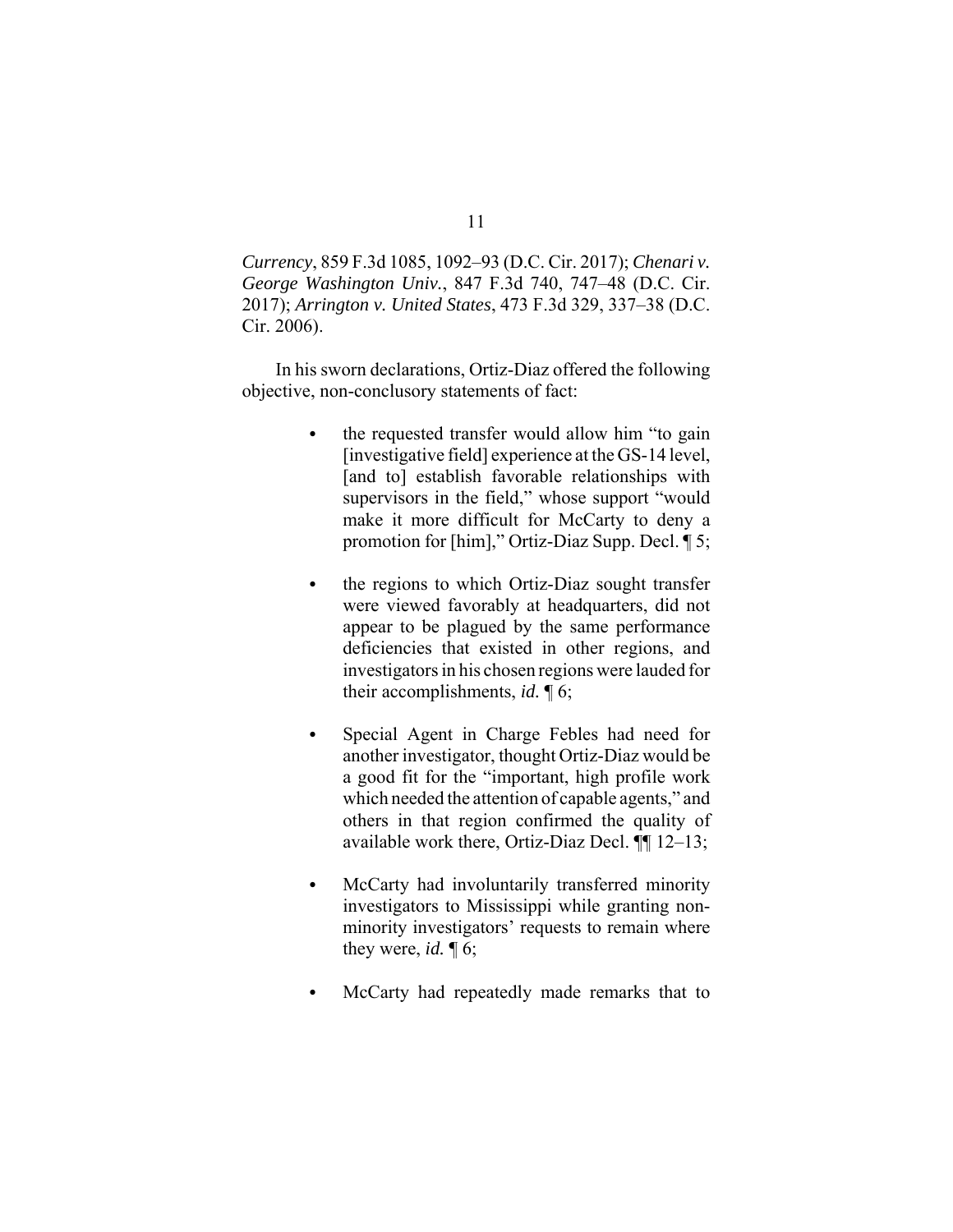Ortiz-Diaz indicated a bias against minorities, and McCarty had been the subject of discrimination complaints filed by other minority employees, *id.*  $\P$  7.

Even leaving aside the former co-worker's letter further indicating McCarty's bias, and the Department's acknowledgment of other discrimination complaints against McCarty, the declarations alone provided sufficient competent evidence to allow a reasonable juror to infer, as did Ortiz-Diaz himself, that a transfer away from McCarty to Febles' supervision would have improved his career prospects. *See Stewart*, 352 F.3d at 427; *see also Bouman v. Block*, 940 F.2d 1211, 1229 (9th Cir. 1991). In any event, the co-worker's letter and the Department's acknowledgment corroborated Ortiz-Diaz's declarations regarding McCarty's discriminatory conduct.

Furthermore, the Department does not dispute that, as a general matter, investigative experience in the field helps one's prospects for advancement within the Office, *see* Oral Arg. Tr. 30:11–23, which buttresses Ortiz-Diaz's sworn testimony that the additional field experience resulting from transfer "would have better prepared [him] for promotion," Ortiz-Diaz Supp. Decl. ¶¶ 4–5. Nor does the Department make an undisputed showing that the transfer would have necessarily entailed a demotion and/or decrease in pay, *but see Ortiz-Diaz*, 75 F. Supp. 3d at 565–66, given record evidence that other non-minority employees were allowed to remain at the GS-14 level following transfer, and McCarty's own admission that he discussed with Ortiz-Diaz a transfer to New York City that would have allowed him to remain at GS-14.

Ortiz-Diaz also proffered sufficient evidence to show genuine disputes of fact concerning other elements of his claim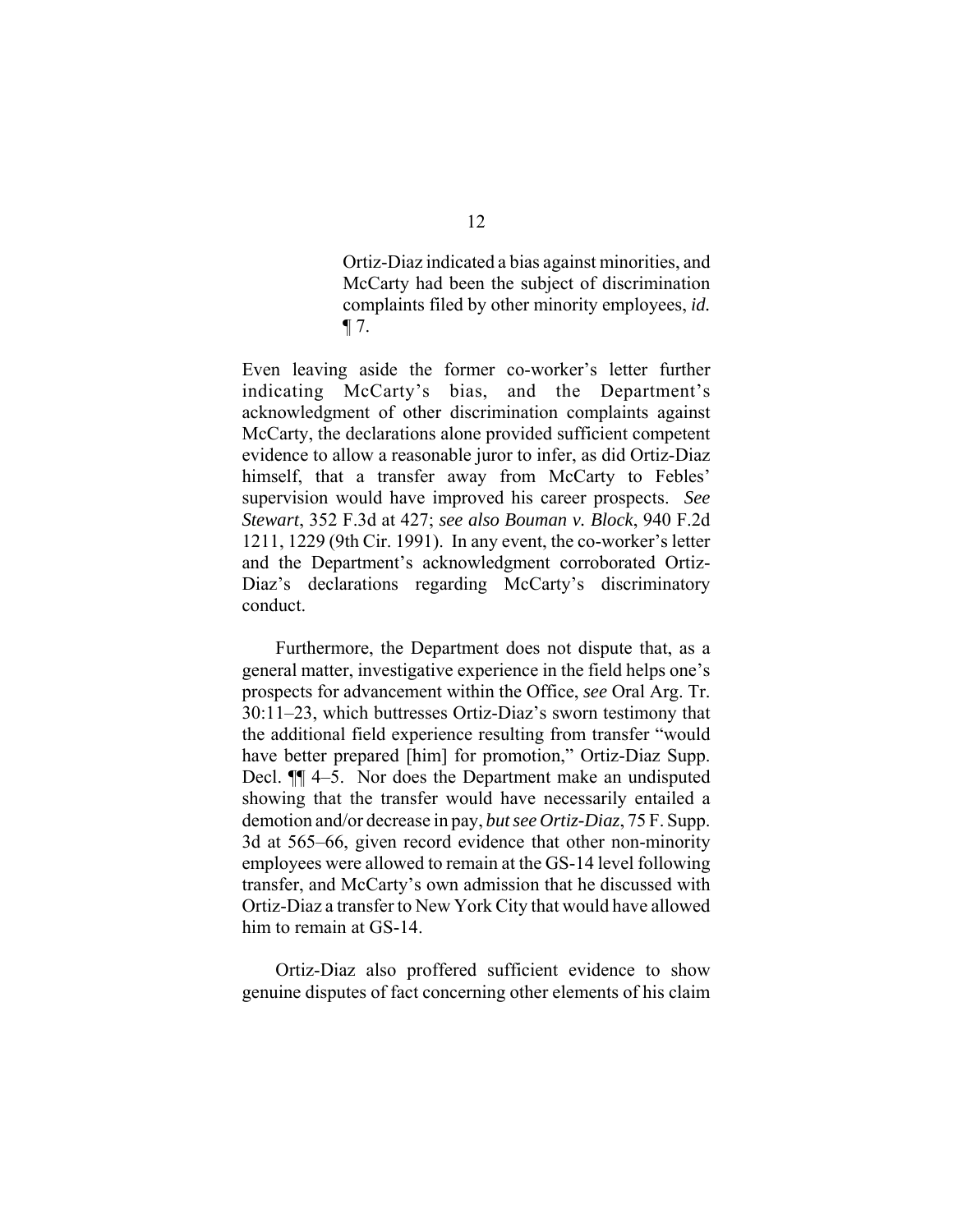(discriminatory motive, pretext), which indirectly bear upon the issue of material adversity. In other words, in the context of Ortiz-Diaz's particular claim, it logically follows that the stronger his showing that McCarty discriminated against him in denying the transfers, the stronger his claim that remaining with McCarty at headquarters would have materially harmed his career. Thus, evidence that McCarty facilitated transfers for non-minority employees even to offices without an open position strengthened the inference that McCarty's refusal to do so for Ortiz-Diaz was rooted in racial and ethnic bias. This by extension strengthened the inference that the transfer denials were materially adverse. *But see Ortiz-Diaz*, 75 F. Supp. 3d at 568. Similarly, evidence that similarly situated investigators had previously been allowed to work remotely or from Department locations without an investigative office, and evidence that the Hartford position remained open until months after Ortiz-Diaz's resignation, strengthened the inference that McCarty's stated rationale for the transfer denials was pretextual. *See Wheeler v. Georgetown Univ. Hosp.*, 812 F.3d 1109, 1115 (D.C. Cir. 2016). Again, this evidence also bore upon the material adversity of the transfer denials. *But see Ortiz-Diaz*, 75 F. Supp. 3d at 568.

Our colleague doubts that McCarty was biased against minority employees, in light of evidence that McCarty had previously promoted Ortiz-Diaz to senior special agent, and hired another minority investigator as Assistant Special Agent in Charge in New York City. *See* Concurring Op. 4 (Henderson, J.). Even assuming such evidence could be sufficient for a reasonable factfinder to conclude McCarty harbored no racial or ethnic bias, this court's role at summary judgment is not to find facts in lieu of a jury, particularly not against the non-moving party. The court must merely determine whether sufficient evidence exists for a reasonable jury to find in Ortiz-Diaz's favor, *i.e.*, that McCarty *did* harbor such a bias. *Tolan*, 134 S.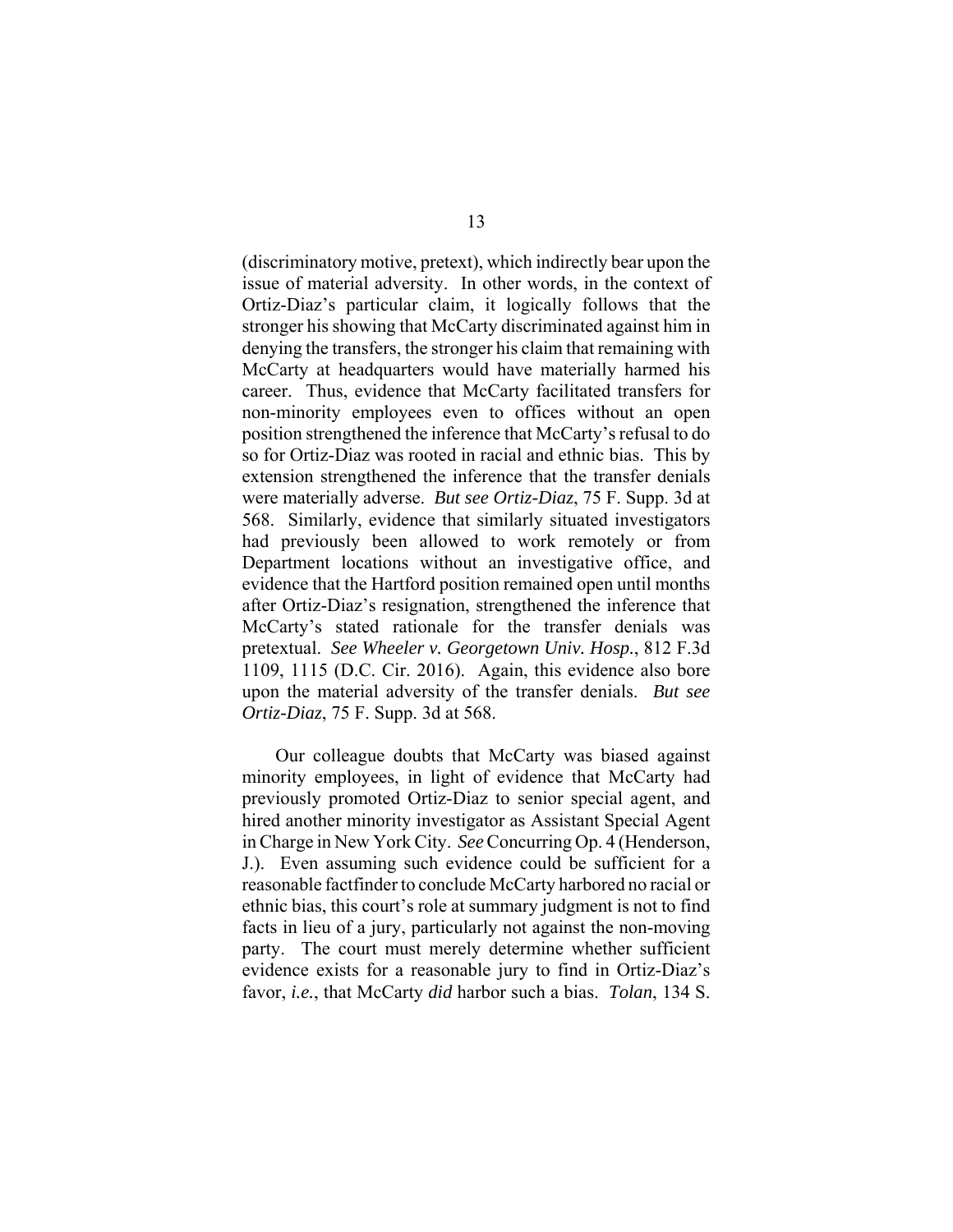Ct. at 1866. For the reasons discussed, Ortiz-Diaz met that burden with documentary evidence and sworn testimony offering objective, non-conclusory statements of fact that are capable of proof at trial. Even though there may be evidence cutting against Ortiz-Diaz's claims, that evidence only highlights the need for this case to be decided by a jury. And even if the jury ultimately agrees that the evidence of bias "is, at most, slight," Concurring Op. 4 (Henderson, J.), it would in no way undermine the result the court reaches today.

In view of the reversal of the grant of summary judgment, the district court must reconsider Ortiz-Diaz's motion to compel the production of evidence by the Department regarding voluntary, no-cost transfers granted to non-minority employees, evidence of vacancy announcements, facts to support the Department's defenses, as well as prior complaints of discrimination against supervisors and the like. *See Russell*, 257 F.3d at 820–21. As discussed, the district court's reasoning that none of the requested information would alter the conclusion that denial of a lateral transfer is not an adverse employment decision, *Ortiz-Diaz*, 75 F. Supp. 3d at 568 — was manifestly flawed.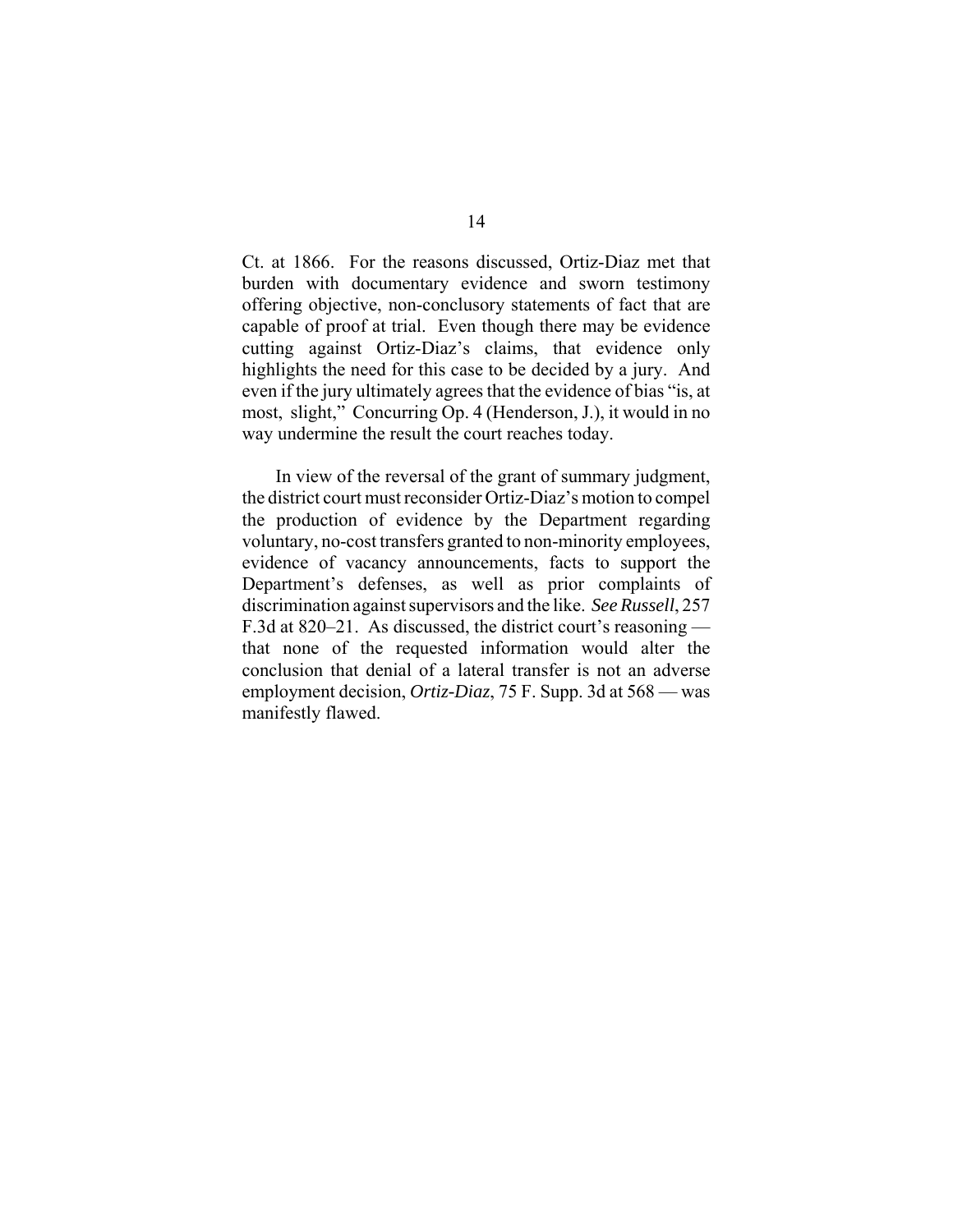KAREN LECRAFT HENDERSON, *Circuit Judge*, concurring in the judgment: I concur in the judgment which sends this case to a jury to resolve because the record could be read to contain at least one genuine issue of material fact, thereby precluding summary judgment. But I have reservations about my colleagues' discussion of the factual record. I therefore write separately to explain the potential fact dispute I see and why I believe the majority's broader approach is unwise.

I.

Ortiz-Diaz began working as a criminal investigator for HUD in April 1998. In 2000, after his wife accepted a job in Albany, New York, he requested and received a transfer to work in Hartford, Connecticut. But in 2009, Ortiz-Diaz wanted to change jobs again. He applied for a promotion to senior special agent with the Criminal Investigation Division in Washington, D.C. McCarty approved the promotion, which came with a raise—Ortiz-Diaz moved from GS-13 to GS-14 on the government pay scale. Nevertheless, Ortiz-Diaz wanted to return to New York. Within several months, he applied for an Assistant Special Agent in Charge (ASAC) position in New York City. Ortiz-Diaz interviewed with McCarty but was ultimately not selected. Ortiz-Diaz believed he was not selected because of his race. As it turned out, the successful candidate—whom McCarty approved—was also Hispanic. Aware Ortiz-Diaz was upset over his non-selection, McCarty asked if Ortiz-Diaz was interested in certain other positions, including an ASAC vacancy in Chicago. Ortiz-Diaz pursued none of them.

Instead, he requested a transfer to an investigative position in Albany or Hartford. These locations appealed to him in part because they would enable him to work in Region  $1<sup>1</sup>$  or under

 <sup>1</sup> <sup>1</sup> Region 1 includes Hartford, Connecticut.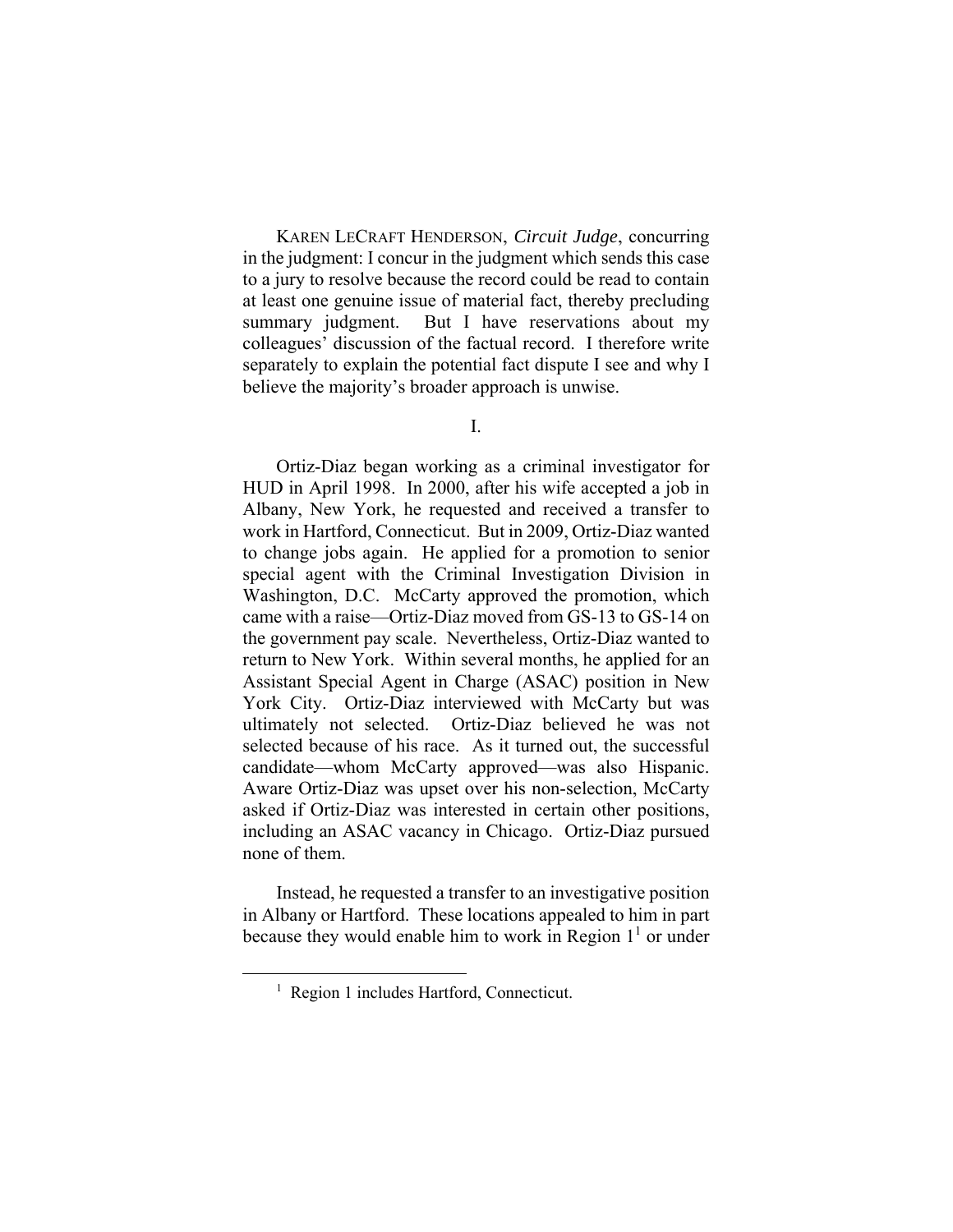Febles. Even though a transfer likely would have entailed a pay cut, Ortiz-Diaz believed that working under Febles whom he described as a "solid supervisor"—would "enhance[] [his] promotion opportunities." Joint Appendix 611. Moreover, he understood from conversations with Febles that he could work remotely from Albany. Similarly, based on communications with Region 1 officials, Ortiz-Diaz believed "there was important, high profile work" to be done which "needed the attention of capable agents." *Id.*

In hopes of securing a transfer, Ortiz-Diaz sought to use HUD's no-cost<sup>2</sup> voluntary transfer program. The no-cost transfer program allows qualifying employees to transfer for reasons other than HUD staffing needs. As detailed in internal HUD documents, an employee initiates his request by formally submitting a written document to the proper HUD official— McCarty, in Ortiz-Diaz's case. But when Ortiz-Diaz contacted McCarty, he was told, without explanation, that he could not transfer to Albany or Hartford. This was so even though a vacancy had earlier been announced in Hartford and Febles told him he could work in Albany.

### II.

On these facts, I agree that a jury should consider Ortiz-Diaz's Title VII claim in light of the peculiar features of HUD's no-cost transfer program and its potential to aid Ortiz-Diaz's professional development.

## A.

An employment action cannot support a Title VII discrimination claim unless it "has materially adverse

 <sup>2</sup>  $2$  It is called a "no-cost" transfer because relocation costs are borne by the transferee.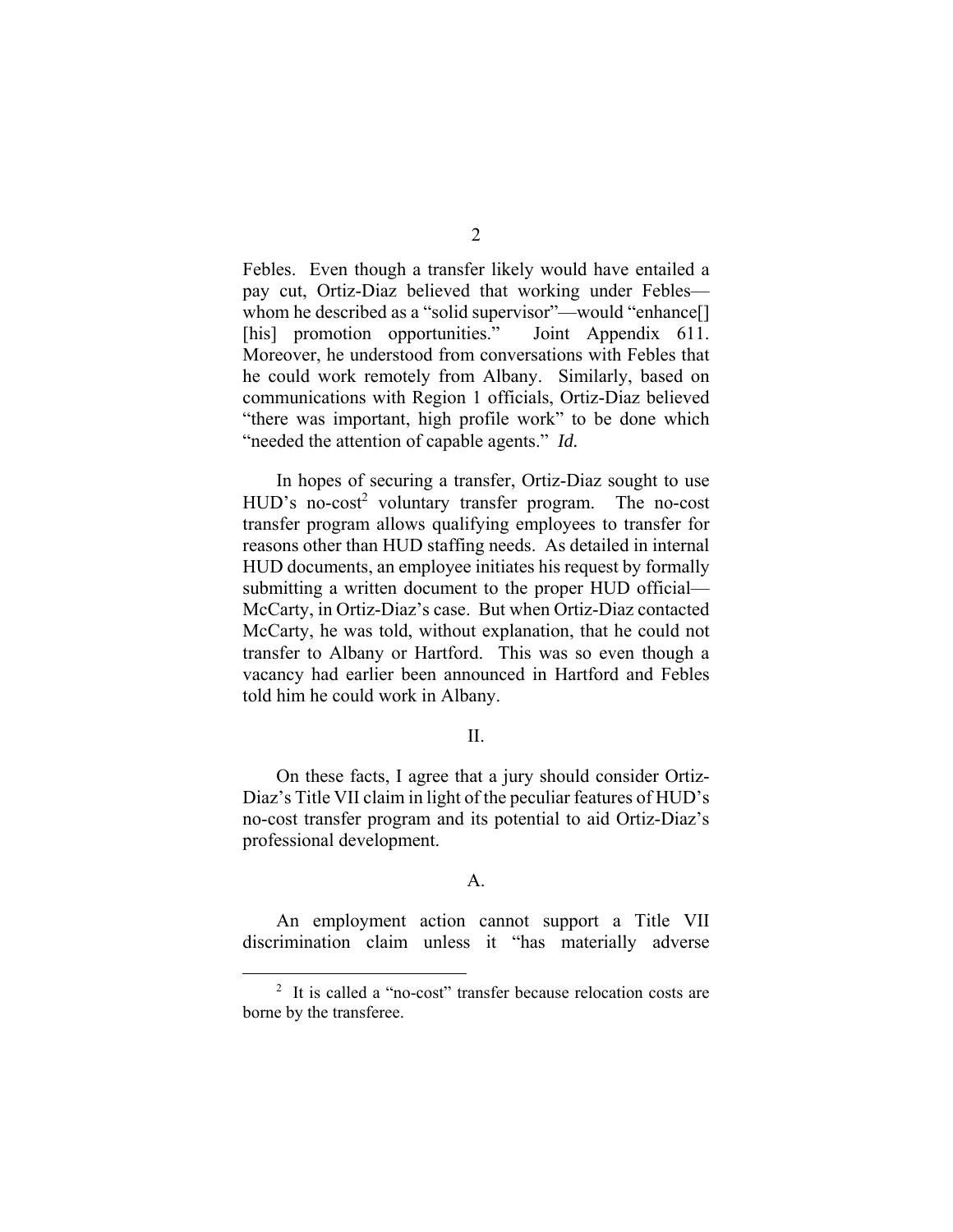consequences affecting the terms, conditions, or privileges of the plaintiff's employment such that a reasonable trier of fact could find objectively tangible harm." *Ginger v. District of Columbia*, 527 F.3d 1340, 1343 (D.C. Cir. 2008) (brackets, ellipses and internal quotation marks omitted). The United States Supreme Court has interpreted the "term[], condition[], or privilege[]" label broadly. It can apply to everything from a security clearance, *see Niskey v. Kelly*, 859 F.3d 1, 8 (D.C. Cir. 2017), to a bonus, *see Russell v. Principi*, 257 F.3d 815, 818– 19 (D.C. Cir. 2001), to eligibility for election to a law firm's partnership, *see Hishon v. King & Spalding*, 467 U.S. 69, 75 (1984).

So recognizing, I believe it may also apply to HUD's nocost transfer program. The program was spelled out in internal HUD documents. Established procedures governed how an employee could submit a request. And the program may have operated as a salve to special agents, whose jobs also required a separate "mobility agreement" permitting an agent's involuntary transfer based on HUD needs. Ortiz-Diaz believed he could use it to gain valuable experience and enhance his promotion potential. Indeed, he was willing to risk a pay cut to obtain that experience.<sup>3</sup> On these facts, I believe the program could qualify as a "privilege" of his employment, raising a genuine issue of material fact for jury resolution.

B.

My colleagues reach a similar conclusion but by a different route. In their view, the denial of a lateral transfer away from McCarty is itself actionable under Title VII, because his

 <sup>3</sup> <sup>3</sup> His belief was supported by Judge Kavanaugh, who observed at oral argument that a lawyer may wish to work for a "local U.S. Attorney's Office . . . [at] lower pay" because he "think[s] it'll help [his] chances of being a judge[.]" Oral Argument Tr. 27.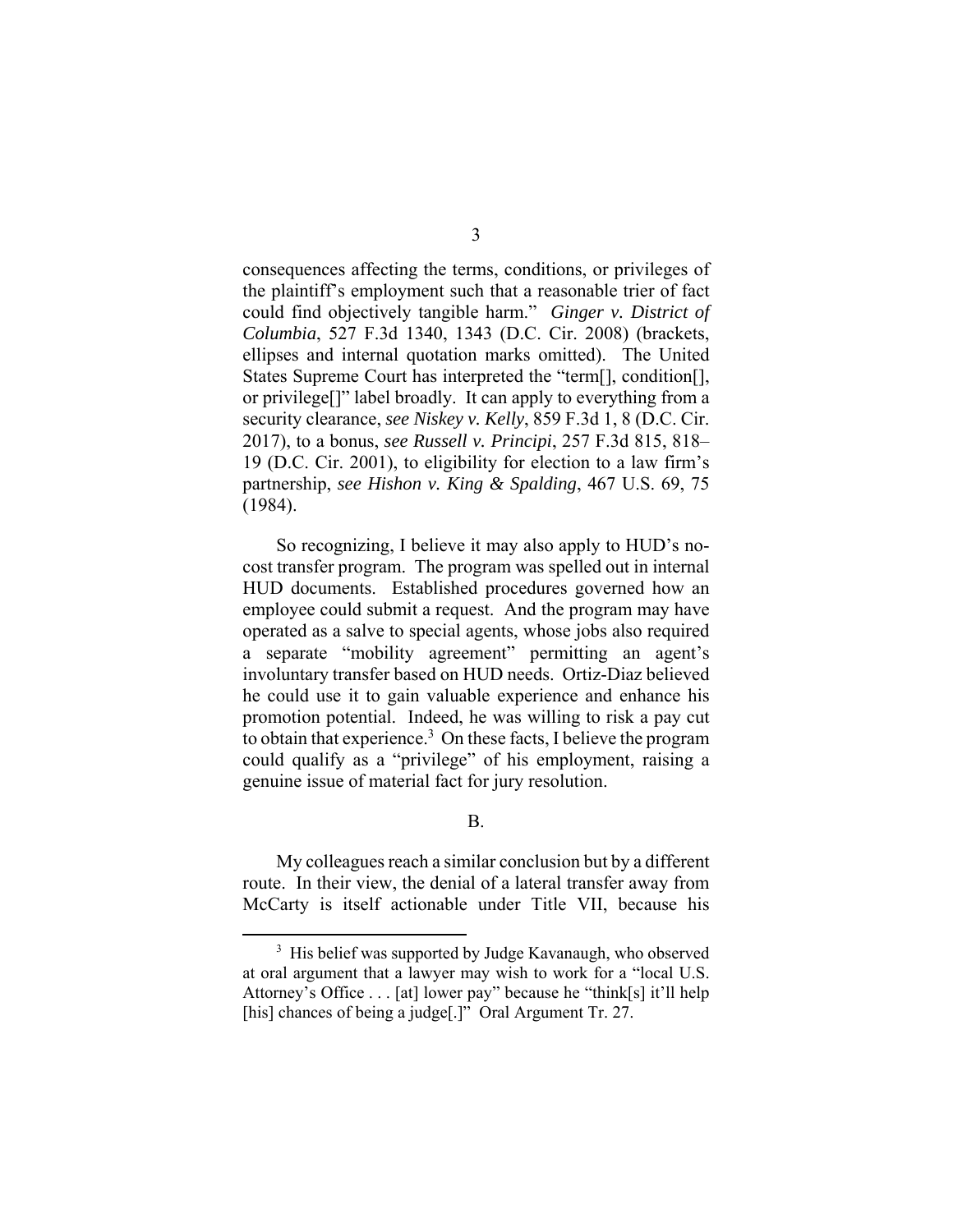"bias[]" could affect Ortiz-Diaz's career development. *See* Maj. Op. 7–8. But, in my view, they cherry-pick the factual record to reach this conclusion. For example, they reach back twelve years to recount that McCarty temporarily (and involuntarily) transferred Ortiz-Diaz and another minority investigator to Mississippi in the wake of Hurricane Katrina. *Id.* at 3. But my colleagues ignore the fact that, four years later and within a year of allegedly becoming actionably biased, McCarty *approved* Ortiz-Diaz's promotion to senior special agent. They also ignore that McCarty worked to find Ortiz-Diaz a different comparably attractive job after awarding the New York ASAC position to another employee—who, again, was Hispanic. Likewise, my colleagues conclude that keeping Ortiz-Diaz under McCarty's supervision amounts to an adverse employment action. *See* Maj. Op. 8. But they overlook the fact that, as the district court noted, *see Ortiz-Diaz v. U.S. Dep't of Hous. & Urban Dev.*, 75 F. Supp. 3d 561, 565–66 (D.D.C. 2014), transferring Ortiz-Diaz to Albany or Hartford may itself have constituted an adverse employment action because it could entail a pay cut.

C.

My colleagues' true qualm, I take it, is with our lateral transfer precedent. As Judge Kavanaugh recognizes, that precedent teaches that denials of lateral transfers generally do not support a Title VII discrimination claim. *See Stewart v. Ashcroft*, 352 F.3d 422, 426 (D.C. Cir. 2003). Today, we narrow that precedent on facts whose discriminatory bent is, at most, slight. As I have recounted, McCarty's alleged bias was hardly self-evident.<sup>4</sup> And in our adversarial system, facts

 $\frac{1}{4}$ <sup>4</sup> To establish that prejudice, my colleagues rely largely on Ortiz-Diaz's sworn declaration. Granted, "there is no rule of law that the testimony of a discrimination plaintiff, standing alone, can *never* make out a case of discrimination that could withstand a summary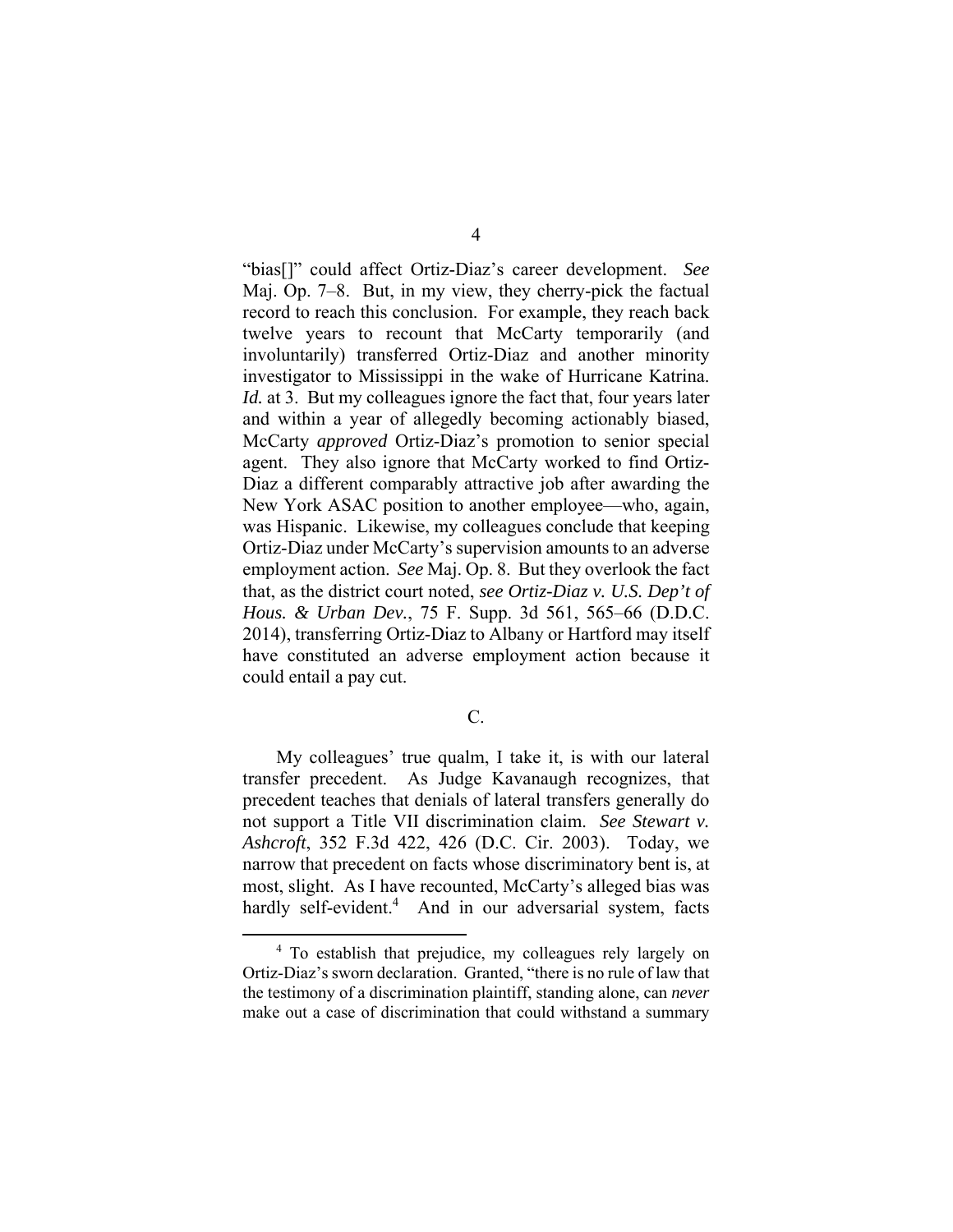matter. *See, e.g.*, *Carducci v. Regan*, 714 F.2d 171, 177 (D.C. Cir. 1983). I would wait for a claim with more "objectively tangible harm." *Ginger v. District of Columbia*, 527 F.3d 1340, 1343 (D.C. Cir. 2008) (internal quotation marks omitted).5

 $\overline{a}$ 

judgment motion." *Johnson v. Perez*, 823 F.3d 701, 710 (D.C. Cir. 2016) (emphasis added) (internal quotation marks omitted). But the law surrounding its sufficiency at summary judgment is hardly as clear as they suggest. *See, e.g.*, *Holcomb v. Powell*, 433 F.3d 889, 899 (D.C. Cir. 2006) (rejecting "purely conclusory" allegations of discriminatory animus at summary judgment); *Burke v. Gould*, 286 F.3d 513, 520 (D.C. Cir. 2002) ("[B]are allegations of discrimination are insufficient to defeat a properly supported motion for summary judgment.").

<sup>5</sup> At oral argument Ortiz-Diaz's counsel posed a disturbing hypothetical. She claimed that, if we were to accept HUD's argument, we would have to affirm dismissal of a suit challenging an employer's affixing a "whites-only" sign to a water cooler because "not a penny is lost by any worker . . . [,] no one lost supervisory duties . . . [and it is] not in any way related to the actual workplace." Oral Argument Tr. 4. Although such action could, in my view, constitute a "discriminatorily hostile or abusive environment . . . sufficiently severe or pervasive" to sustain a hostile work environment claim under Title VII, *Harris v. Forklift Sys, Inc.*, 510 U.S. 17, 21 (1993) (internal quotation marks omitted), it has no relevance to our "materially adverse action" precedent.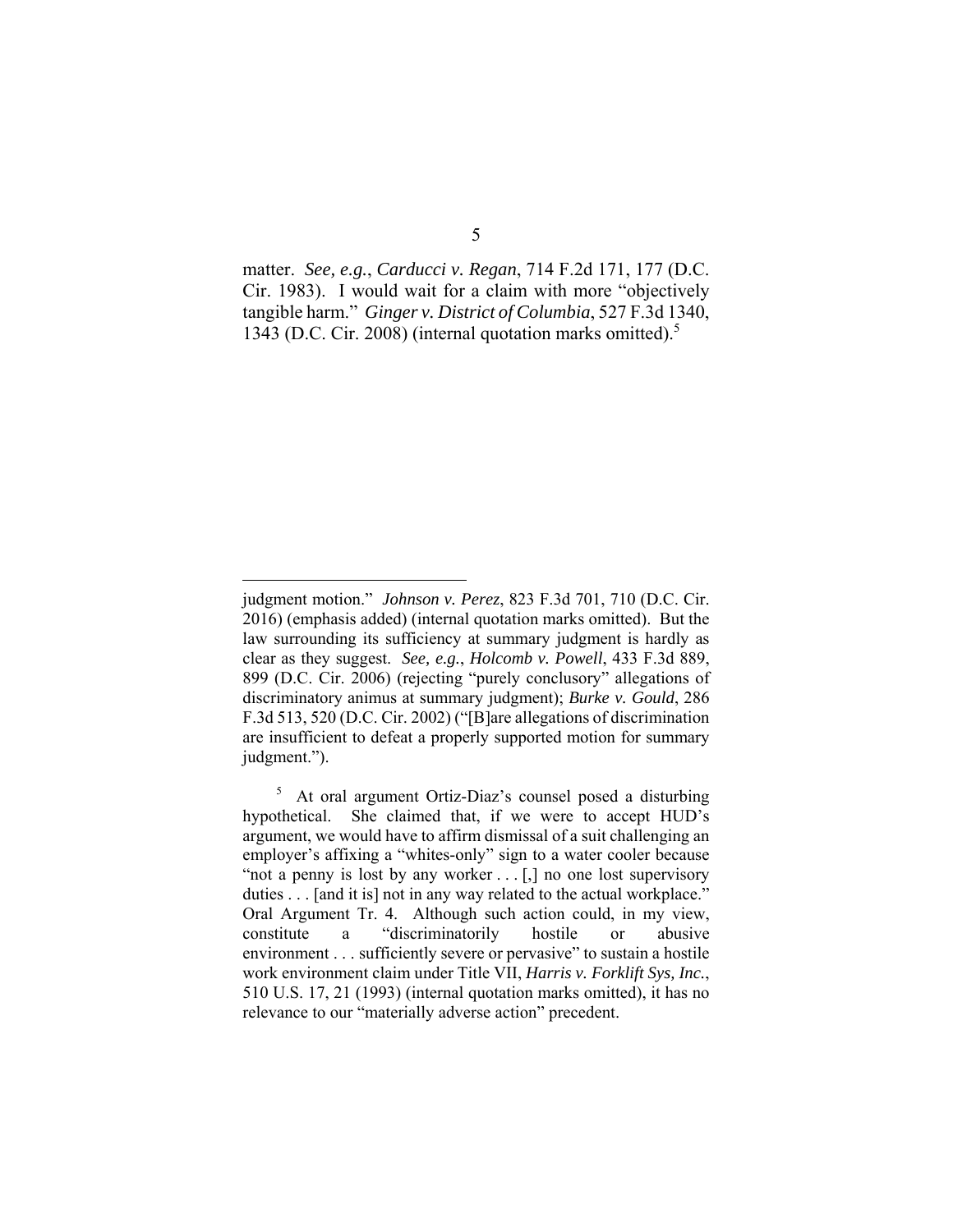ROGERS, *Circuit Judge*, concurring: In returning this case to the district court, the three judges originally assigned to hear this appeal have, upon reconsideration, concluded that our Title VII precedent does not bar Ortiz-Diaz from proceeding to trial on his claims. For the reasons set forth in my dissent from the now-vacated opinion, *Ortiz-Diaz v. United States Dep't of Hous. and Urban Dev.*, 831 F.3d 488, 494–500 (D.C. Cir. 2016) (Rogers, J., dissenting), I welcome this result.<sup>1</sup>

Perhaps our reconsideration will serve as a shot across the bow that courts in this Circuit must adhere to the summary judgment standard and not prematurely reject evidence that a jury could reasonably credit. The ink that has been spilled over the course of this appeal, however, does not augur favorably for that result. Our precedent, and the record in this case, have been so finely parsed that one can only marvel at Ortiz-Diaz's escape

<sup>1</sup> Because Ortiz-Diaz proffered sufficient evidence of harm to his career prospects to survive summary judgment, the court had no need to address whether his inability to reunite with his wife in Albany could have also constituted a materially adverse employment consequence. Suffice it to note that the court has recognized suffering personal disappointment does not necessarily place a plaintiff's claim beyond the scope of Title VII. Severe effects upon the employee's personal life — such as schedule changes that affect sleep schedules or interfere with the plaintiff's education — "can render an employment action 'adverse' even if the employee's responsibilities and wages are left unchanged." *Ginger v. Dist. of Columbia*, 527 F.3d 1340, 1344 (D.C. Cir. 2008) (quoting *Freedman v. MCI Telecomms. Corp.*, 255 F.3d 840, 844 (D.C. Cir. 2001)); *see Keeton v. Flying J, Inc.*, 429 F.3d 259, 265–66 (6th Cir. 2005). Again, the operative question is whether a reasonable factfinder, considering Ortiz-Diaz's particular circumstances, would agree with him that the transfer denial created material adversity, *i.e.*, that the inability to relocate nearer to his wife constitutes an "objectively tangible" harm. *Ginger*, 527 F.3d at 1344.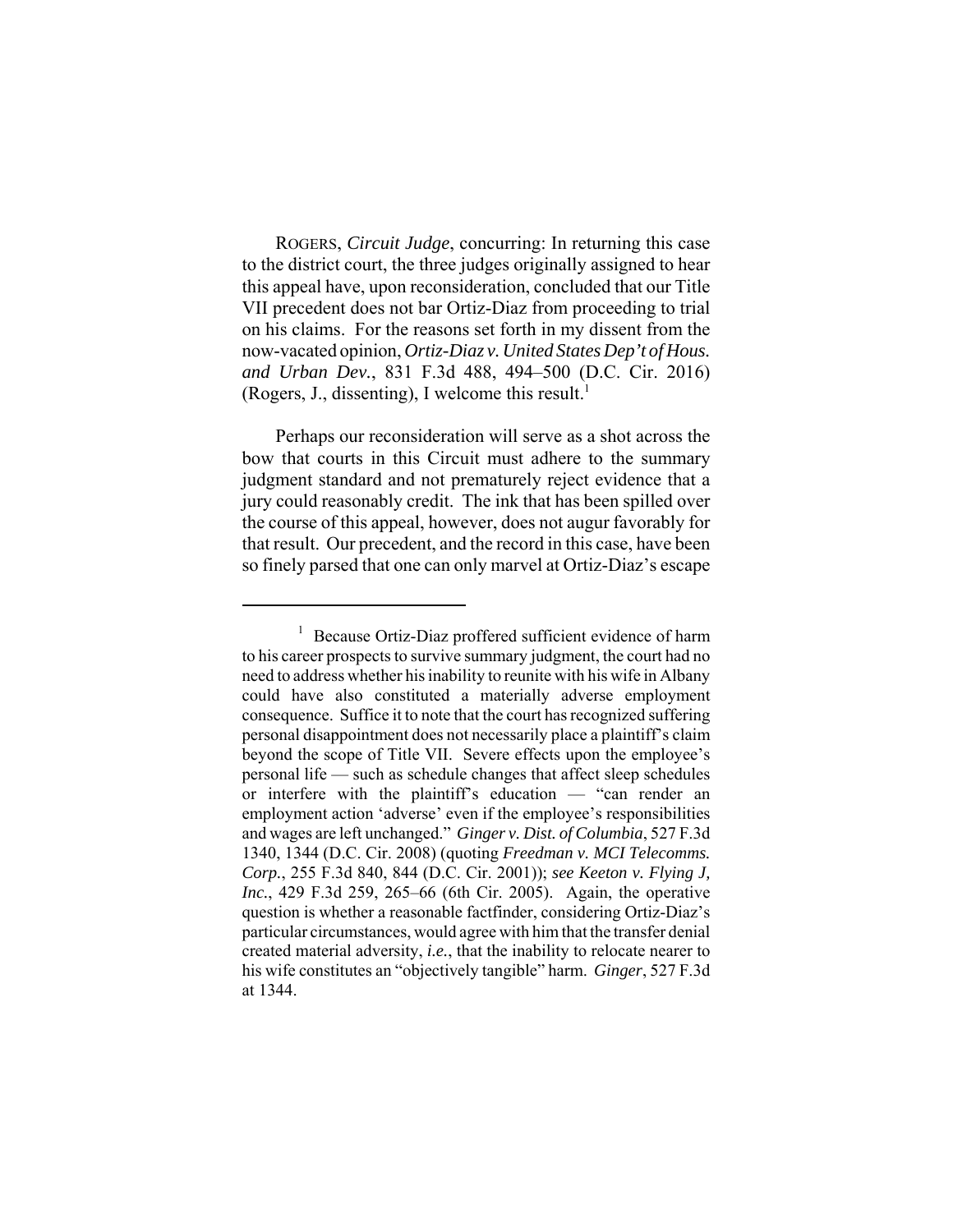from our otherwise stifling materiality standard under precedent that two judges initially concluded barred him from a judicial remedy. *Ortiz-Diaz*, 831 F.3d at 491–93 & n.7; *id.* at 494 (Kavanaugh, J., concurring); *see Ortiz-Diaz v. United States Dep't of Hous. and Urban Dev*., 75 F. Supp. 3d 561, 568 (D.D.C. 2014). I fear that the next plaintiff, alleging a similar wrong, may not be as fortunate.

Therefore, it remains long past time for the *en banc* court to join its sister circuits to make clear that transfers denied because of race, color, religion, sex, or national origin are barred under Title VII, *see* Concurring Op. 1 (Kavanaugh, J.), and that any action by an employer to deny an employment benefit on such grounds is an adverse employment action under Title VII.